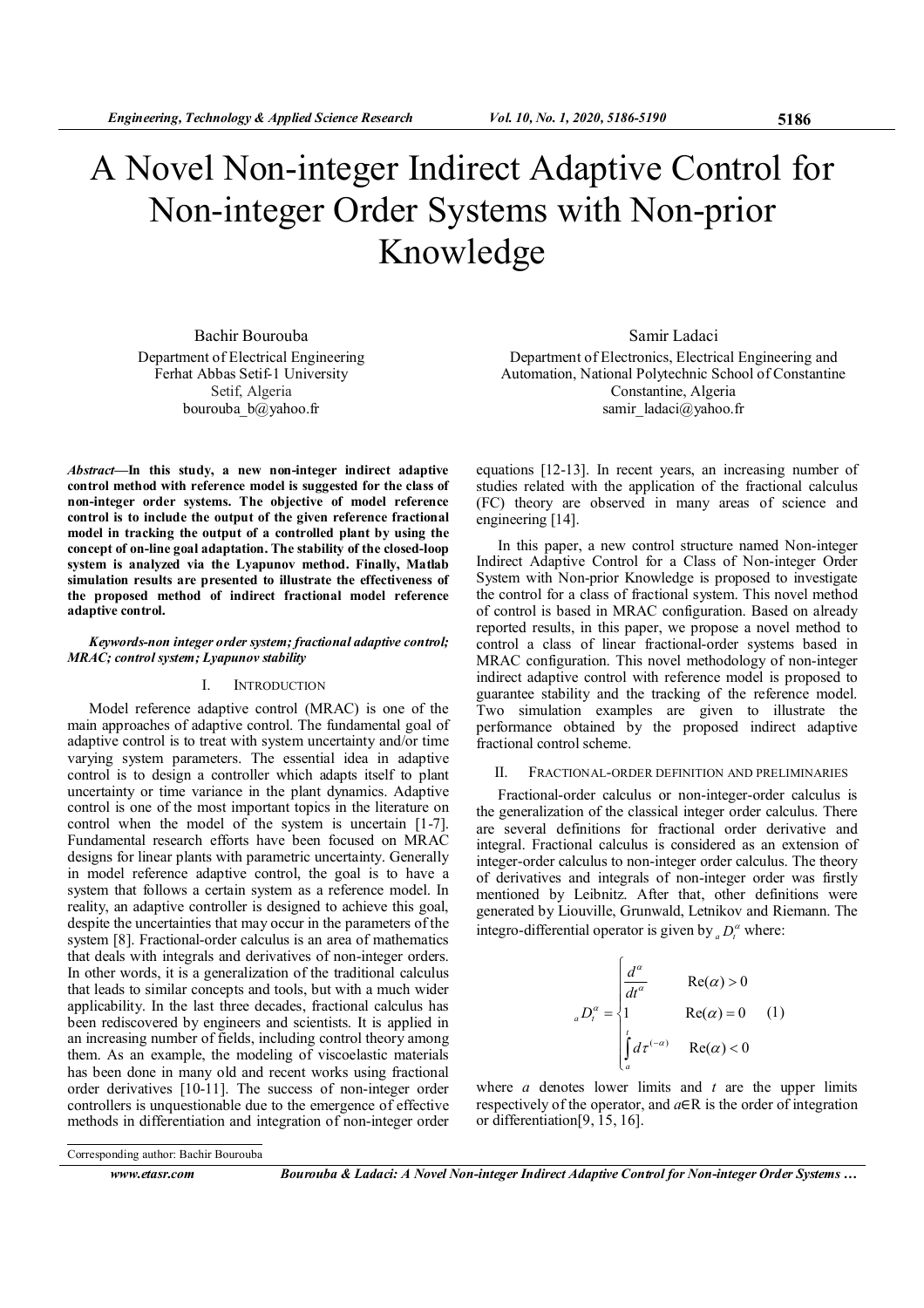The Riemann–Liouville derivative definition of the order  $\alpha$ is described as:

$$
{}_{a}D_{t}^{\alpha}g(t) = \frac{d^{n}}{dt^{n}} \left[ \frac{1}{\Gamma(n-\alpha)} \int_{a}^{t} \frac{g(\tau)}{(t-\tau)^{\alpha-n+1}} d\tau \right]
$$
(2)

where  $n-1 < \alpha < n$ ,  $n \in \mathbb{N}$  and  $\Gamma(\alpha) = \int_0^\infty x^{\alpha-1} e^{-x}$  is the Gamma function, and  $f(t)$  is a continuous time function.

The following definition is given in [13, 14]:

$$
{}_{a}D_{t}^{\alpha}g(t) = \frac{1}{\Gamma(n-\alpha)}\int_{a}^{t}\frac{g^{(n)}(\tau)}{(t-\tau)^{\alpha-n+1}}d\tau
$$
 (3)

The Grunwald–Letnikov's derivative definition can be written as  $[15, 16]$ :

$$
D^{\alpha} g(t) = \lim_{h \to 0} \frac{1}{h^{\alpha}} \sum_{j=0}^{\left[\frac{t-a}{h}\right]} (-1)^{k} {\binom{\alpha}{j}} g(t - jh)
$$
 (4)  

$$
{\binom{\alpha}{j}} = \frac{\alpha!}{j!(\alpha - j)!}
$$
  
where *h* denotes the time increment,  $\left[\frac{t-a}{h}\right]$  is a flooring

operator and the binomial coefficients.

As the Grunwald–Letnikov's fractional operator is more consistent than others, then the Grunwald–Letnikov's fractional-order differential equations operator will be employed in this paper for computer numerical simulations due to its wide applications in engineering and well-understood physical interpretation. If the initial conditions are taken as zero, the Laplace transform of differintegral operator  ${}_{a}D_{t}^{\alpha}g(t)$ is obtained as:

$$
L\left\{ {}_{a}D_{t}^{\alpha}g(t)\right\} = L\left\{ \frac{d^{\alpha}g(t)}{dt^{\alpha}}\right\} = s^{\alpha}L\left\{ g(t)\right\} (5)
$$

In general, any fractional-order single input single output (SISO) system can be described by a fractional differential equation of the form [9, 11]:

$$
a_n D_t^{a_n} y(t) + a_{n-1} D_t^{a_{n-1}} y(t) + \dots + a_0 D_t^{a_0} y(t)
$$
  
=  $b_m D_t^{\beta_m} u(t) + b_{m-1} D_t^{\beta_{m-1}} u(t) + \dots + b_0 D_t^{\beta_0} u(t)$  (6)

where

$$
\begin{cases} \alpha_0 < \alpha_1, < \alpha_2 < \dots < \alpha_n \\ \beta_0 < \beta_1 < \beta_2 < \dots < \beta_m \end{cases}
$$

indicates the fractional-orders and  $a_0, a_1, a_2, ..., a_n$   $b_0, b_1, ..., b_m$ denote the system parameters.

If  $\alpha_0$ ,  $=\alpha_1 = \alpha = \dots = \alpha_n$  and  $\beta_0 = \beta_1 = \dots = \beta_m$ , the system (8) is called a commensurate order system, otherwise system (6) indicates an incommensurate order system.

$$
Vol. 10, No. 1, 2020, 5186-5190
$$

#### III. MODEL REFERENCE ADAPTIVE FRACTIONAL CONTROL

Adaptive control is a well-researched topic in control theory spanning several decades in research. The model reference adaptive control system is an important scheme in adaptive control. It may be treated as an adaptive system in which the desired performance is expressed in terms of a reference model. The configuration of the model reference adaptive control block is given in Figure 1. In the configuration MRAC the desired behavior is specified by a reference model, and the parameters of the controller are adjusted based on the error, which is the difference between the outputs of the closedloop system and the outputs of the reference model. The mechanism for adjusting the parameters of the controller in a model reference adaptive control can be obtained by applying the stability theory of Lyapunov. The MRAC structure is divided in four main parts: the plant, the controller, the reference model and the adjustment mechanism.



Fig. 1. Block diagram scheme of adaptive control with reference model

To introduce the model reference fractional adaptive control problem, we consider a class of commensurate fractional order systems formulated as:

$$
D_t^q y(t) = a.y(t) + b.u(t) \tag{7}
$$

where  $x(t) \in \mathbb{R}$  and  $u(t) \in \mathbb{R}$  are the system state and the control variable respectively,  $a$  and  $b$  are unknown constant parameters but sgn( $\overline{b}$ ) is known. The fractional reference model was chosen to generate the desired trajectory  $y_m(t)$  which the plant output  $y(t)$  has to flow. The reference model is given by:

$$
D_t^q y_m(t) = a_m y_m(t) + b_m r(t) \qquad (8)
$$

Subject to  $y_m(0) = y_{m0}$ , the reference model is stable, i.e.,  $a_m < 0$  and  $r(t)$  is the reference input. The parameters  $a_m$  and  $b_m$  are known constants,  $y_m(t)$  and  $r(t)$  are measured at each time  $t$ . The design objective is to make the tracking error  $e(t) = y(t) - y_m(t)$  converge to 0. Let us first design a Model Reference Control (MRC), that is, the control design assuming all the parameters are known, to ensure that the output  $y(t)$  follows  $y_m(t)$ . We express the closed-loop system in terms of the time derivative of the tracking error

$$
e^{(q)}(t) = y^{(q)}(t) - y^{(q)}_{m}(t)
$$
  
=  $a_{m}e(t) + b\left[u(t) - \frac{a_{m} - a}{b}y(t) - \frac{b_{m}}{b}r(t)\right]$  (9)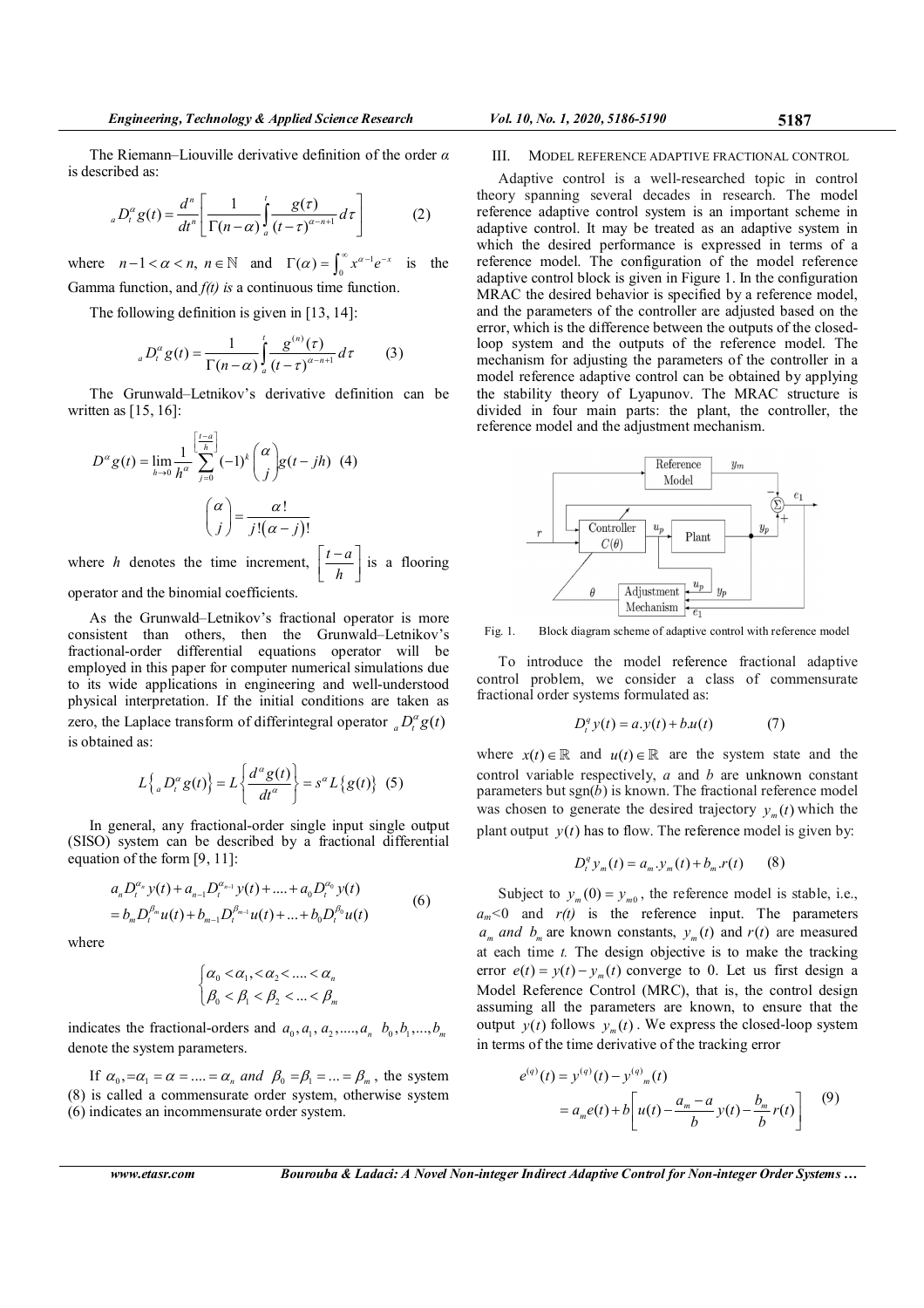The basic state-feedback state tracking problem of this section is to design a state feedback law  $u(t)$  to control the plant given by (7). Firstly, we define an ideal controller that perfectly cancels out the uncertainty and enables  $x(t)$  as:

$$
u(t) = \psi_1^* \cdot y(t) + \psi_2^* \cdot r(t) \tag{10}
$$

where

$$
\psi_1^* = \frac{a_m - a}{b}
$$
 and  $\psi_2^* = \frac{b_m}{b}$  (11)

The superscript (\*) denotes ideal constant values which are unknown. The tracking error equation is established as:

$$
e^{(q)}(t) - a_m e(t) = 0 \qquad (12)
$$

The tracking error converges to zero exponentially and the system is asymptotically stable. When the plant parameters  $a, b$ are unknown, (10) cannot be implemented. To solve the control problem, we develop a new fractional indirect adaptive control design, which first adaptively updates the estimates of the plant parameters  $a$  and  $\overrightarrow{b}$  and then calculates the controller parameters  $\psi_1(t)$  and  $\psi_2(t)$  in (10) from the plant parameter estimates. The real control input is:

where:

$$
\psi_1(t) = \frac{a_m - \hat{a}(t)}{\hat{b}(t)} \tag{14}
$$

 $u(t) = \psi_1(t) \cdot y(t) + \psi_2(t) \cdot r(t)$  (13)

$$
\psi_2(t) = \frac{b_m}{\hat{b}(t)}\tag{15}
$$

 $\hat{a}(t)$  and  $\hat{b}(t)$  are the estimates of a and b respectively, at time t, and search for an adaptive law to generate  $\hat{a}(t)$  and  $\hat{b}(t)$  online.

Let  $\tilde{a} = \hat{a}(t) - a$  and  $\tilde{b} = \hat{b}(t) - b$  be the estimation errors. Now, the plant model (7) is expressed as:

$$
D_t^{(q)} y(t) = a y(t) + (\hat{b}(t) - \tilde{b}) u(t)
$$
 (16)

Substituting (15), (16) and (17) into (18) we get:

$$
D_t^{(q)}y(t) = a.y(t) + (\hat{b}(t) - \tilde{b}) \cdot \left[ \frac{a_m - \hat{a}(t)}{\hat{b}(t)} y(t) + \frac{b_m}{\hat{b}(t)} r(t) \right]
$$
  
\n
$$
= \left[ a.y(t) + \hat{b}(t) \cdot \left[ \frac{a_m - \hat{a}(t)}{\hat{b}(t)} y(t) + \frac{b_m}{\hat{b}(t)} r(t) \right] - \tilde{b} \cdot \left[ \frac{a_m - \hat{a}(t)}{\hat{b}(t)} y(t) + \frac{b_m}{\hat{b}(t)} r(t) \right] \right]
$$
(17)  
\n
$$
= (a_m - \tilde{a})y(t) + b_m r(t) - \tilde{b} \cdot \left[ \frac{a_m - \hat{a}(t)}{\hat{b}(t)} y(t) + \frac{b_m}{\hat{b}(t)} r(t) \right]
$$

Based in the tracking error  $e(t) = y(t) - y_m(t)$ , from (17) and (7) we have:

$$
e^{(q)}(t) = a_m e(t) - \tilde{a}y(t) - \tilde{b} \left[ \frac{a_m - \hat{a}(t)}{\hat{b}(t)} y(t) + \frac{b_m}{\hat{b}(t)} r(t) \right] \quad (18)
$$

**Lemma 1**: assume  $f(t) \in \mathbb{R}$  is a continuous and derivable function. Then, for any time instant  $t \geq t_0$  the following inequality holds [12, 17, 18]:

$$
\frac{1}{2} \int_{t_0}^{c} D_t^{\alpha} f^2(t) \le f(t) \int_{t_0}^{c} D_t^{\alpha} f(t) \qquad (19)
$$

Stability proof. In order to analyze the closed-loop stability and to find the adaptive laws we consider the following measure for the error  $e(t)$ ,  $\tilde{a}(t)$ , and  $\tilde{b}(t)$ .

$$
V(e, \tilde{a}, \tilde{b}) = \frac{1}{2}e^{2} + \frac{1}{2\varphi_{1}}\tilde{a}^{2} + \frac{1}{2\varphi_{2}}\tilde{b}^{2}
$$
 (20)

The positive real design parameters  $\varphi_1 > 0$  and  $\varphi_2 > 0$  are often referred to as adaptive gains, as they can affect the speed of parameter adaptation. Taking fractional derivative of (22) with respect to time and using Lemma 1, we have:

$$
V^{(q)} \leq ee^{(q)} + \frac{1}{\varphi_1} \tilde{a}^{(q)} \tilde{a} + \frac{1}{\varphi_2} \tilde{b}^{(q)} \tilde{b}
$$
(21)  

$$
\leq \left[ a_m e^2 - \tilde{a} \left[ \frac{\tilde{a}^{(a)}}{\varphi_1} + ey \right] + \tilde{b} \left[ \frac{\tilde{b}^{(q)}}{\varphi_2} - \left[ \frac{a_m - \hat{a}}{\hat{b}} y(t) + \frac{b_m}{\hat{b}} r \right] e \right] \right]
$$
(22)  

$$
V^{(q)} \leq \left[ e \left[ a_m e - \tilde{a} y - \tilde{b} \left[ \frac{a_m - \hat{a}}{\hat{b}} y(t) + \frac{b_m}{\hat{b}} r \right] \right] + \frac{1}{\varphi_1} \tilde{a}^{(q)} \tilde{a} + \frac{1}{\varphi_2} \tilde{b}^{(q)} \tilde{b} \right]
$$
(23)

Note that  $\dot{\tilde{a}} = \dot{\tilde{a}}(t)$  and  $\dot{\tilde{b}} = \dot{\tilde{b}}(t)$ . Based on the updated estimates of  $\hat{a}(t)$  and  $\hat{b}(t)$ , we can calculate the parameters:

$$
\begin{cases}\n\hat{a}^{(q)}(t) = -\varphi_1 . e(t) . y(t) \\
\hat{b}^{(q)}(t) = -\varphi_2 \left[ \frac{a_m - \hat{a}(t)}{\hat{b}(t)} y(t) + \frac{b_m}{\hat{b}(t)} r(t) \right] e(t)\n\end{cases}
$$
\n(24)

From (22) and (24) we have:

$$
V^{(q)} \le a_m e^2 \qquad (25)
$$

This implies that  $V(e, \tilde{a}, \tilde{b})$  as a function of t does not increase, that  $e(t)$ ,  $\tilde{a}(t)$ , and  $\tilde{b}(t)$  are bounded and so is  $u(t)$ in (18). Then, from (25),  $\int e^2$ 0  $e^2(t) dt$  $\int_{0}^{\infty} e^{2}(t) dt < \infty$ , and  $e^{(q)}(t)$  in (17), is  $e(t) \in L^2$ . Finally, by using the lemma of Barbalat's given in [5, 15-17] we conclude that the system is Lyapunov stable and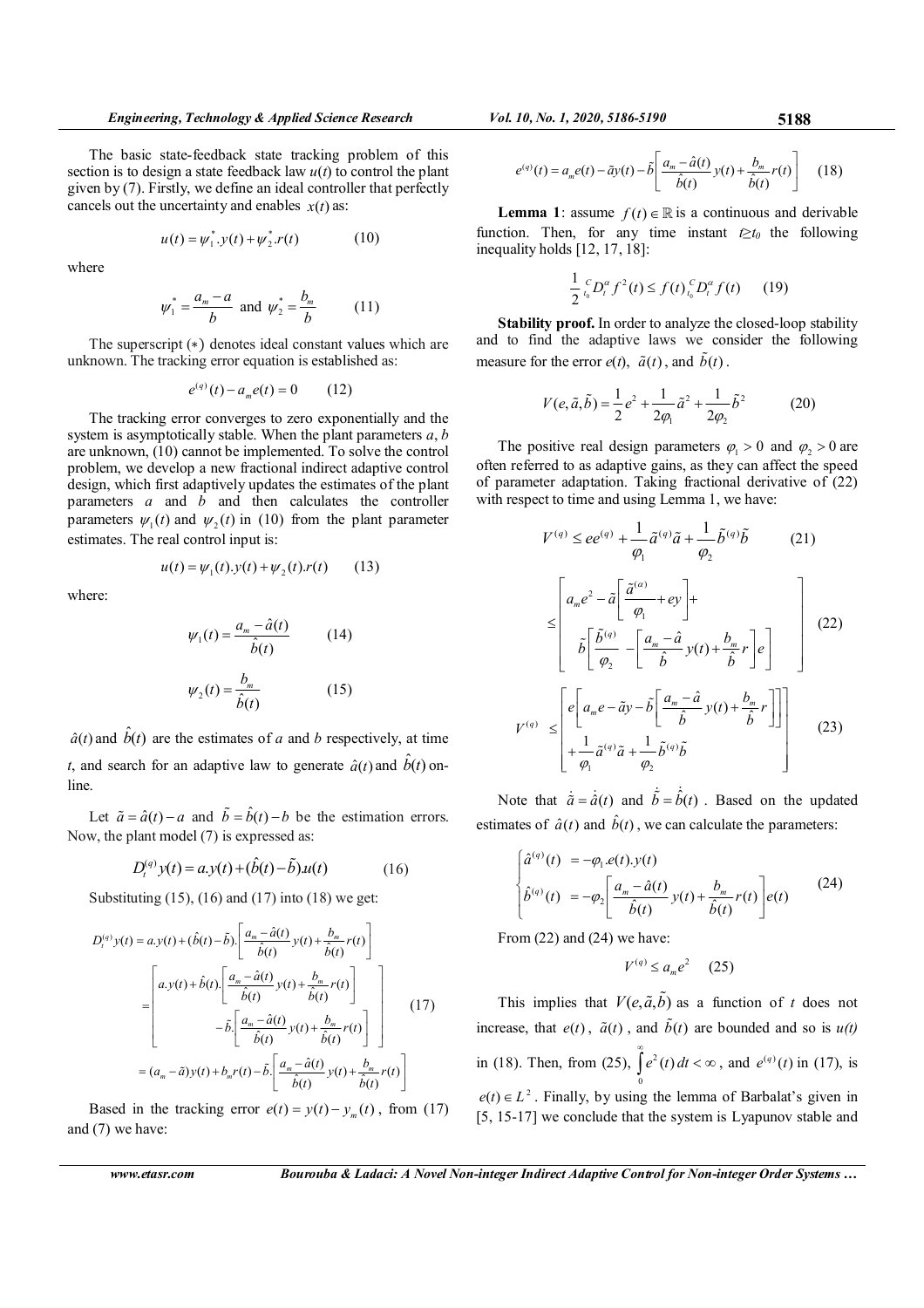the tracking error  $\lim_{t \to \infty} [y(t) - y_m(t)] = 0$  converges asymptotically to zero.

#### IV. NUMERICAL SIMULATIONS

In this section, some numerical simulation studies are carried out to show the effectiveness of the proposed control scheme to the non-integer order system.

Firstly, let us consider an unstable non integer order system defined by:

$$
D_t^q y(t) = y(t) + 2u(t)
$$
 (26)

To build the adaptive controller we choose a model reference given by :

$$
D_t^q y_m(t) = -y_m(t) + r(t)
$$
 (27)

where  $q = 0.98$ .

The values of the parameters of adaptive gain were chosen as:  $\varphi_1 = 20$  and  $\varphi_2 = 80$ . The control law necessitates the reference model, which has two design parameters  $a_m$  and  $b_m$ . Both of them can be chosen without restraint, nevertheless it is worth to set  $a_m=1$  and  $b_m=1$  to get a 0.78 gain of reference dynamics. The initial conditions of the system and reference model are  $y(0)=0$  and  $y_m(0)=0$ . The reference input signal  $r(t)$  is given by:

$$
r(t) = \cos(2\pi t) \tag{28}
$$

If the parameters of the system and reference model are known, the control law can be calculated as:

$$
u(t) = \psi_1^* \cdot y(t) + \psi_2^* \cdot r(t) \tag{29}
$$

From (10) we obtain:

$$
\psi_1^* = \frac{a_m - a}{b} = -2 \tag{30}
$$

and:

$$
\psi_2^* = \frac{b_m}{b} = 1 \quad (31)
$$

The simulation results for this case are shown in Figures 2- 3, where we show the time responses of the plant state  $y(t)$  and the output of the reference model  $y_m(t)$  and the control  $u(t)$ .

In the case where the system parameters are known, we can calculate the parameters of the controller directly, and from simulation the output of the system  $y(t)$  converges quickly to the output of the reference model  $y_m(t)$ . When the parameters of the system are unknown, a and b are estimated by  $\hat{a}(t)$  and  $b(t)$  respectively. To determine the controller parameter gains  $\psi_1(t)$ ,  $\psi_2(t)$ , (14) and (15) are used. The on-line estimate is generated by the adaptive law (24). The control law, based on the certainty equivalence principle, is given by  $(13)$ .

 $0.6$  $\epsilon$ 



The initial conditions of the system and reference model are  $y(t) = 0$  and  $y_m(t) = 0$ . We chose the same parameter values of the adaptive controller of the first case for this simulation,  $\varphi_1$ =20 and  $\varphi_2$ =80. The simulation results are shown in Figures 4-8. The results show the time responses of the plant state and the state of the reference model, the follow up error, and the control. Figures 6 and 7 show that the estimated parameters  $a(t)$ and  $b(t)$  converge to the true values of the system. Figures 2-8 indicate that the proposed method is quite efficient. The follow up error converges to zero and the control is bounded. The results are shown in Figure 4. It can be seen that  $e(t) \rightarrow 0$  and  $y(t) \rightarrow y_m(t)$  as  $t \rightarrow \infty$ . The convergence rate can be increased by increasing the adaptation rates  $\varphi_i$ , *i*=1, 2, but a large value of  $\varphi_i$ can lead to an increase in the sensitivity of the control system to noise and unmodeled dynamics that can lead to instability.